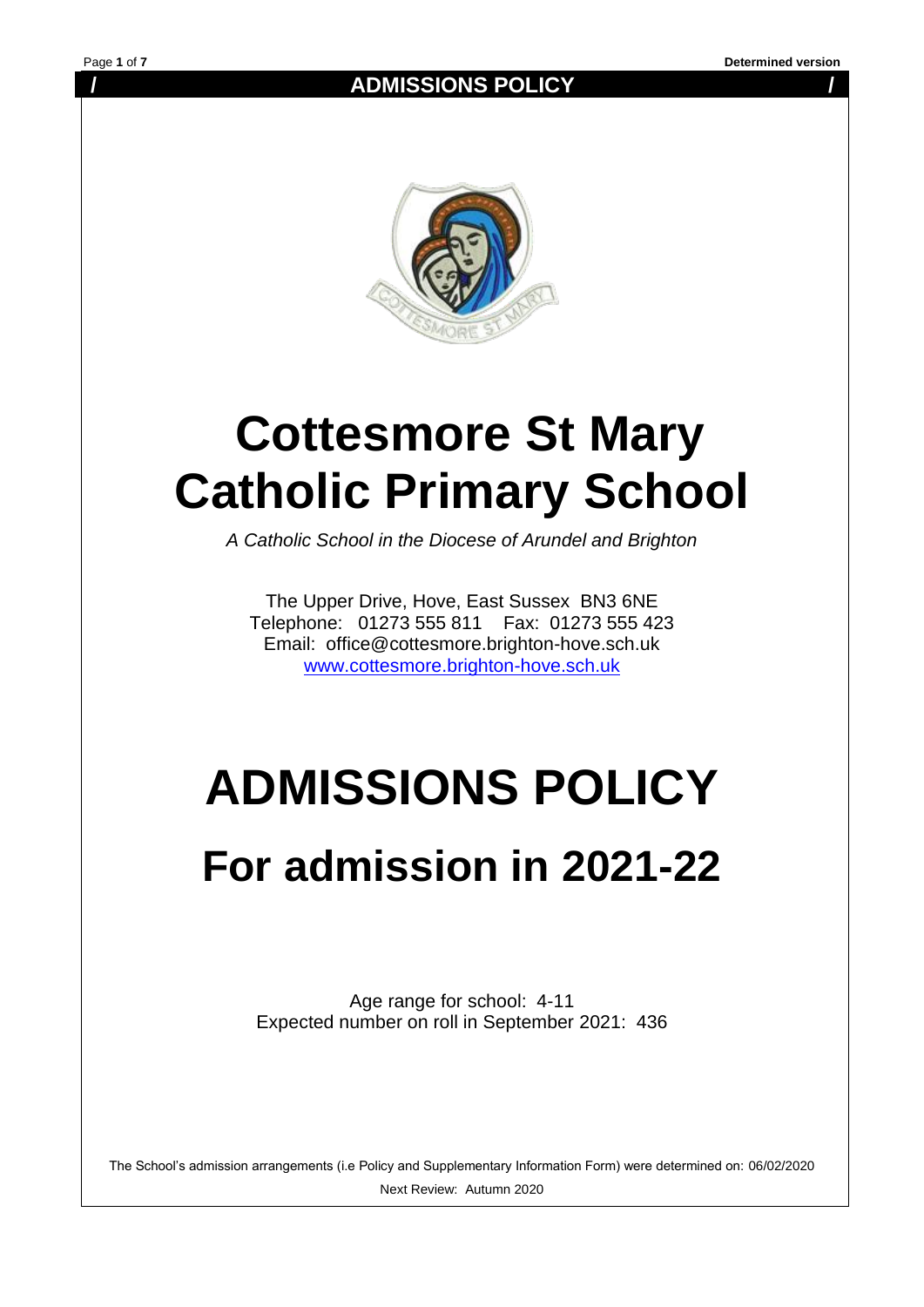## **Admissions Policy for admission in 2021-22**

Cottesmore St Mary Catholic Primary School was founded by the Catholic Church to provide education for children of Catholic families. The school is conducted by its governing body as part of the Catholic Church in accordance with the trust deed of the Diocese of Arundel & Brighton, its instrument of government and seeks at all times to be a witness to Jesus Christ.

As a Catholic school, the governors aim to provide a Catholic education for all pupils. At a Catholic school, Catholic doctrine and practice permeate every aspect of the school's activity. The governors ask all parents applying for a place to respect this ethos and its importance to the school community.

Although Catholic children have priority of admission, this does not affect the right of an applicant who is not Catholic to apply for a place for their child at the school. The school welcomes applications from those of other denominations and faiths, or of none. The school was set up primarily to serve the Catholic community in the parishes of St George, Sacred Heart and St Peter, all in Hove, East Sussex.

Outline maps of the parishes can be seen below:



A zoomable map of the parish can be viewed at: [www.abdiocese.org.uk/Parishes](http://www.abdiocese.org.uk/Parishes)

The governing body is the admissions authority and has responsibility for admissions to this school, including setting the priority of admissions when the school is oversubscribed. The Local Authority undertakes the co-ordination of admission arrangements during the normal admission round. The governing body has set its admission number at 60 pupils to be admitted to the Reception Year in the school year which begins in September 2021.

#### **Visiting the School**

Parents/carers are encouraged to visit our school in order to find out more about how we work and the education we offer. Parents/carers are welcome to arrange a visit by contacting [the school admissions manager on 01273 555811. However, such visits do not form part of the process of deciding which children are to be offered a place at the school.

#### **Pupils with an Education Health and Care Plan** (see *note a*.)

The admission of pupils with an Education, Health and Care Plan is dealt with by a completely separate procedure. Children with an Education, Health and Care Plan that names the school must be admitted. Where this takes place before the allocation of places under these arrangements, this will reduce the number of places available to other children.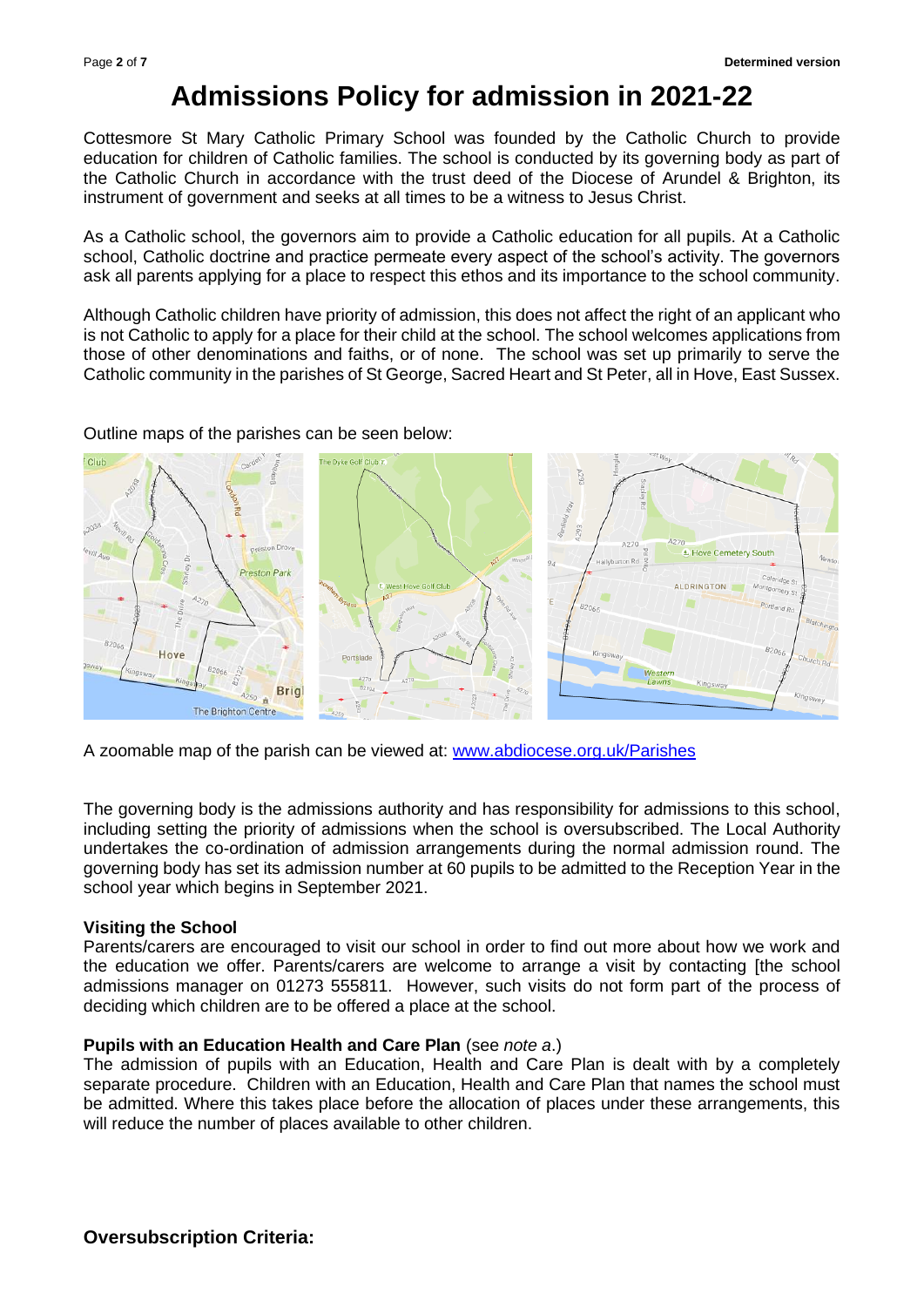At any time where there are more applications for places than the number of places available, places will be offered according to the following order of priority:

- 1. Catholic looked after children or previously looked after children *(see notes b. & c.)*.
- 2. Catholic children with a brother or sister *(see note f.)* at the school at the time of admission, resident in the parishes of The Sacred Heart or St Peter's, Hove or St George's, West Blatchington *(see note h.)*.

*The application must be supported with a certificate of Catholic baptism or reception into the Catholic Church (see note c.).* 

- 3. Catholic children with a brother or sister *(see note f.)* at the school at the time of admission, who are not resident in the parishes of The Sacred Heart or St Peter's, Hove or St George's, West Blatchington *(see note h.)*. *The application must be supported with a certificate of Catholic baptism or reception into the Catholic Church (see note c.).*
- 4. Catholic children without a brother or sister *(see note f.)* at the school at the time of admission, resident in the parishes of The Sacred Heart or St Peter's, Hove or St George's, West Blatchington *(see note h.)*. *The application must be supported with a certificate of Catholic baptism or reception into the Catholic Church (see note c.).*
- 5. Catholic children without a brother or sister *(see note f.)* at the school at the time of admission, who are not resident in the parishes of The Sacred Heart or St Peter's, Hove or St George's, West Blatchington *(see note h.)*. *The application must be supported with a certificate of Catholic baptism or reception into the Catholic Church (see note c.).*
- 6. Other looked after children or previously looked after children *(see note b.)*.
- 7. Catechumens, Candidates for Reception into the Church and children who are members of an Orthodox Church *(see note d. & e.)*.

*If application is being made for a place at the school where the parent/carer is a Catechumen or Candidate for reception into the Church, evidence of their being a member of the Catechumenate of a Catholic Church or a Candidate for reception will be required. Proof of acceptance into the catechumenate, and evidence for a candidate, should be by letter from the appropriate priest.* 

*Applications for children from an Orthodox Church must be supported with a certificate of baptism and a letter confirming membership of the applicable Orthodox Church, signed by the appropriate priest.*

- 8. Other children with a brother or sister *(see note f.)* at the school at the time of admission.
- 9. Children of other Christian denominations *(see note k.)* whose membership is evidenced by a minister of religion. *The application must be supported by a letter confirming membership of the Christian denomination, signed by the minister of religion.*
- 10. Children of other faiths *(see note l.)* whose membership is evidenced by a religious leader. *The application must be supported by a letter confirming membership of that faith, signed by the faith leader.*
- 11. Any other children.

#### **Final Tiebreaker:**

Random allocation will be used as a tiebreak to decide who has the highest priority for admission when two applications cannot otherwise be separated. The random allocation shall be conducted in such a way that all applications have an equal chance and the identities of the applicants are not known to those carrying out the random allocation. The random allocation will be witnessed by an independent observer and minuted.

*\_\_\_\_\_\_\_\_\_\_\_\_\_\_\_\_\_\_\_\_\_\_\_\_\_\_\_\_\_\_\_\_\_\_\_\_\_\_\_\_\_\_\_\_\_\_\_\_\_\_\_\_\_\_\_\_\_\_\_\_\_\_\_\_\_\_\_\_\_\_\_\_\_\_\_\_\_\_\_\_\_\_\_\_\_*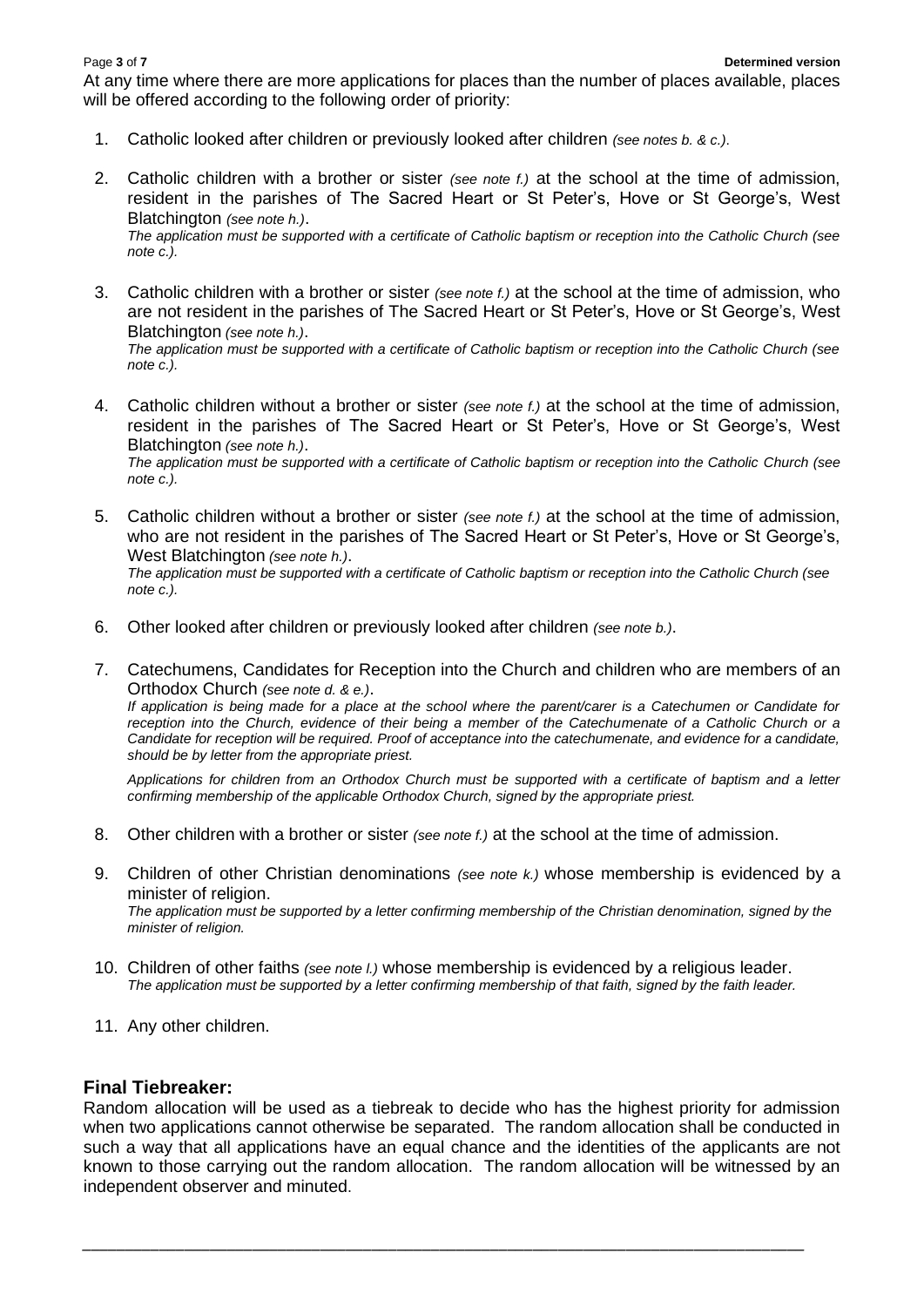#### Page **4** of **7 Determined version Application Procedure**

To apply for a place at this school in the normal admissions round, you should complete and return the following two forms:

### 1. The **COMMON APPLICATION FORM** (CAF)

All applications for places **must** be made on the Common Application Form which is available either from the Local Authority (where the parent lives) or through that Local Authority's website. For a valid application, the completed CAF **must** be returned either online or in the paper form by **15 January 2021**.

### 2. The school's **SUPPLEMENTARY INFORMATION FORM** (SIF)

This is available from the school and the school website and allows the governors to put all applicants in order of priority for admission in line with the published admission policy.

If you are expressing a preference for a place for your child at this school and wish to apply in connection with one of the faith criteria, you need to complete the SIF.

If you do not complete the SIF and return it to the school with all supporting documents by the closing date, your child may not be placed in the appropriate faith criterion. This is likely to affect your child's chance of being offered a place.

For a Reception Year admission in the normal admissions round for the year 2021-22, the completed SIF, together will all supporting documents, should be returned to the school by **15 January 2021**. Note: If the school receives an incomplete SIF, this might affect your child's chance of being offered a place.

You are advised to keep copies of the forms for your records (whether completed online/on paper).

#### **Late Applications**

As said above, all pieces of paperwork should be returned before the published closing dates referenced above. You are encouraged to ensure that your application is received on time.

Any late applications will be dealt with in accordance with the Local Authority's Co-ordinated Admissions Scheme.

#### **Deferred entry**

Schools are required to provide for the admission of all children in the September following their fourth birthday. The parent/carer has the following options where the governing body has offered the child a place at the school. The parent/carer can decide either:

- a) That the child starts school full-time in the September following their fourth birthday with their natural academic cohort; or
- b) To defer the date their child is admitted to the school until later in the school year but not beyond the point at which they reach compulsory school age and not beyond the beginning of the final term of the school year; or
- c) That the child starts school on a part-time basis until later in the school year but not beyond the point at which they reach compulsory school age.

#### **Admission of Children Outside their Normal Age Group**

Please note that it is the view of the Government, the Diocese, the LA and the Governing Body of this school that a child is educated alongside his/her age equivalent peers, in almost all cases.

Should a parent/carer request to have a decelerated entry to school, that is to start later than other children in their chronological age group, they should initially apply for a school place in accordance with the deadlines that apply for their child's chronological age.

If the request is accepted, the application for the normal year group may be withdrawn before a place is offered. The parent/carer will be required to apply in the usual way the following year, along with the cohort of applicants for that year group. It should be noted that the application will not receive priority over or above any other applicant for this year group and the application will be considered alongside all other applicants to the school.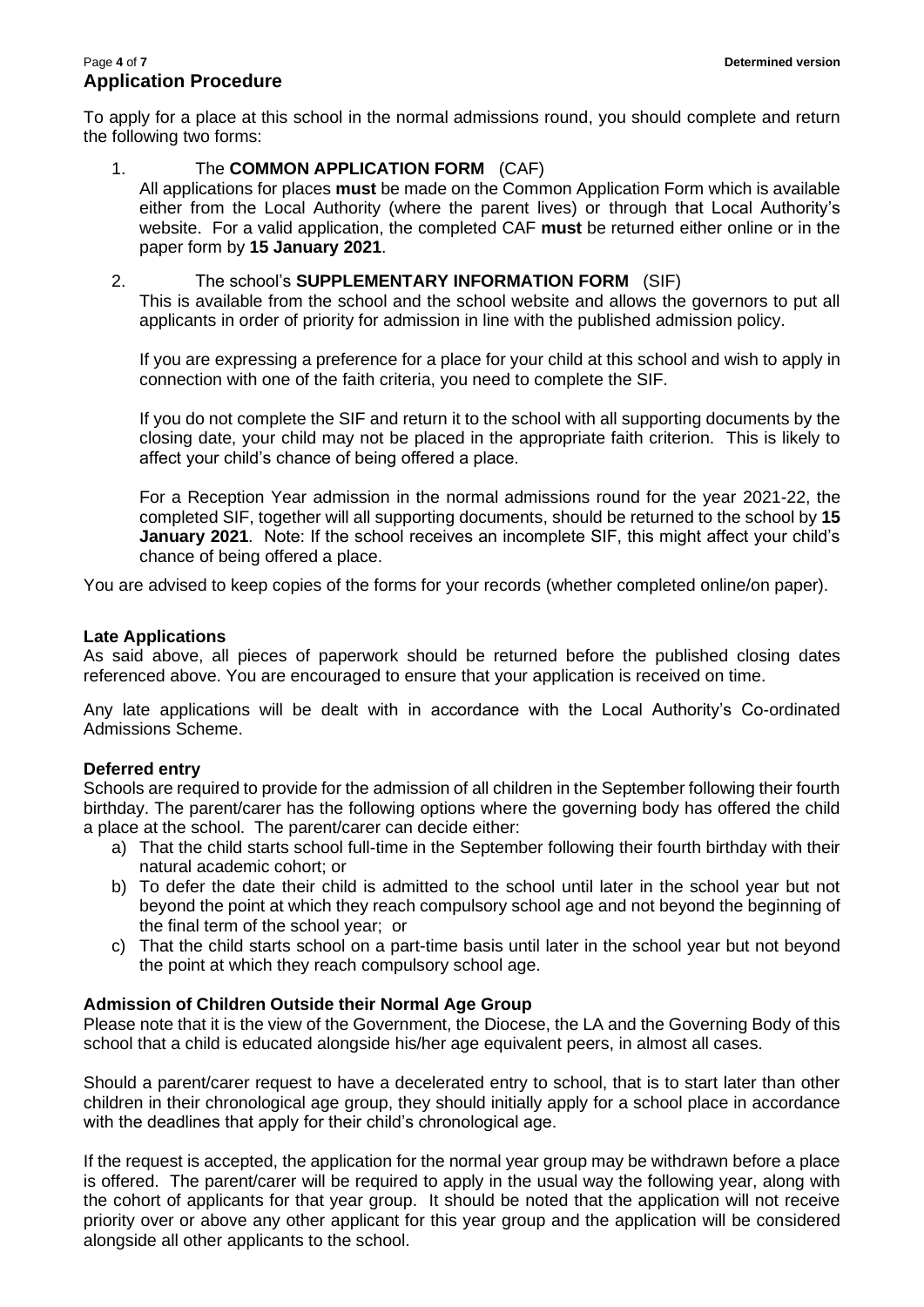If a parent/carer requests to have an accelerated entry to school ie to start earlier than other children in the chronological age group, they should initially apply for a school place at the same time that other families are applying for that cohort. If the governing body agrees for the child to have an accelerated entry, the application will be processed. If it is not agreed for the child to have an accelerated entry they will be invited to apply again in the following year for the correct cohort.

In relation to the request, decisions are made on the basis of the circumstances of each case and in the best interests of the child. The governing body will expect the parent/carer to supply them with appropriate information and evidence. What the governing body will take into account will include:

- Views of parent/carer
- Information relating to the child's academic, social and emotional development, where relevant
- Medical history and the views of a medical professional
- Any previous history of being educated outside of their normal age group
- If the child may naturally have fallen into a lower age group if it were not for being born prematurely
- View of the headteacher of the school.

Please note that parents/carers do not have the right to insist that their child is admitted to a particular age group. It is the governing body who, having considered the circumstances of each individual case, will make a decision. The governing body will set out clearly for the parents/carers concerned the reasons for their decision in each case.

If the parent/carer is unhappy with a decision about which year group their child will be admitted to, the following applies. Parents/carers who are refused a place at a school for which they have applied have the right of appeal to an independent admission appeal panel. However, there is not a right of appeal if the child has been offered a place and it is not in the year group the parent/carer would like. In such cases, the parent/carer could make a complaint through the school's complaint procedure.

#### **Waiting Lists**

In addition to their right of appeal, if a place is not offered because of over-subscription, the child's name will be placed on a waiting list. The list will be in the descending hierarchical order of the categories in the admissions criteria. The list will continue for the year group until the end of the academic year. If a place is offered and declined the child's name will be removed from the waiting list.

Parents/carers who wish their child's name to remain on a waiting list beyond this time are requested to contact the school in writing **by the end of July 2022**. If a place is offered and declined the child's name will be removed from the waiting list.

It should be noted that no matter how long a child's name has been on the waiting list, his or her position on the list may change if the school adds a child's name to the list, which has a higher priority according to the oversubscription criteria. The school is also under a duty to admit children who are presented for admission under the Local Authority's 'Fair Access Protocol'. These children must take precedence over any children already on the waiting list.

#### **In Year Admissions**

The oversubscription criteria in this admission policy will also apply to applications made outside the normal age of entry to primary education (Reception Year) i.e. in succeeding years or during the academic year.

Applications for places other than for the start of the Reception Year should be made directly to the school and the Local Authority contacted. The school's Supplementary Information Form should be completed and returned to the school. If there is a vacancy in the relevant year group and no other family has applied for it, the school will allocate a place as soon as possible. If there is no vacancy, or if the number of applications is greater than the number of vacancies, the governors will at once establish a waiting list for the relevant Year Group, or add the applicant's name to an already established waiting list. Places will be offered to applicants whose names appear on the waiting list strictly on the basis of the oversubscription criteria.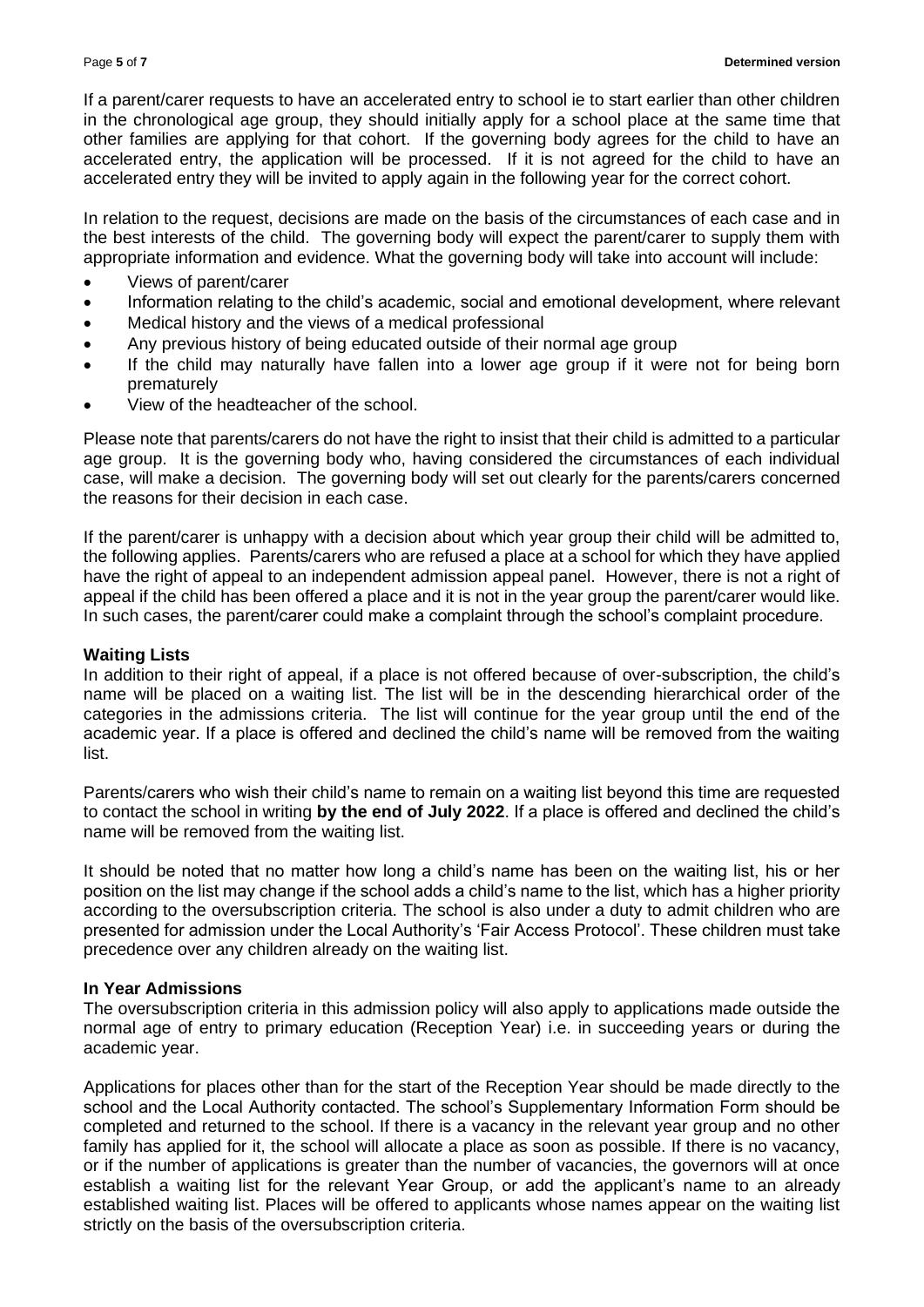## **Offer of a Place**

The Local Authority will inform you of your allocated place on the national offer date of 16 April 2021. Note: If this day falls on the weekend/bank holiday, it will be the first working day after.

#### **Appeals**

If your child is not offered a place at Cottesmore Catholic Primary School, Brighton you have the right to appeal against that decision to an Independent Appeal Panel (set up in accordance with sections 88 and 94 of the School Standards and Framework Act 1998). Appeals must be made in writing and must set out the reasons on which the appeal is made. Appeals should be made to the Admissions Appeal Clerk at the school address. Appeals should be lodged no later than 20 school days after the National Offer Day for primary schools (16 April 2021). Completed paperwork must be received by the school no later than 17 May 2021, and will be heard within 40 school days. The appeals system is operated independently from the school. Parents/carers have the right to make oral representations to the Appeal Panel.

Late application appeals will be heard within 30 school days of the appeal being lodged.

In-year applications will be heard within 30 school days of the appeal being lodged.

#### **Fair Access Protocol (FAP)**

The school is committed to taking its fair share of children who are vulnerable and/or hard to place, as set out in locally agreed protocols. Accordingly, outside the normal admission round, the governing body is empowered to give absolute priority to a child where admission is requested under any locally agreed protocol. Alternatively, where a FAP headteacher panel is in place, the governing body may authorise the headteacher (or nominated representative) to partake in placement decisions under the LA agreed FAP. The governing body has this power even where admitting the child would mean exceeding the published admission number.

#### **Giving the school false information**

If a parent/carer is found to have supplied false or incorrect information to gain a place at this school, the governing body reserves the right to withdraw any offer of a place even if the child has already started school. An example of false or incorrect information would be the use of an address that is not the child's normal residence.

\_\_\_\_\_\_\_\_\_\_\_\_\_\_\_\_\_\_\_\_\_\_\_\_\_\_\_\_\_\_\_\_\_\_\_\_\_\_\_\_\_\_\_\_\_\_\_\_\_\_\_\_\_\_\_\_\_\_\_\_\_\_\_\_\_\_\_\_\_\_\_\_\_\_\_\_\_\_\_\_\_

#### **Notes** *(these form part of the admission arrangements):*

- *a. An 'Education, Health and Care Plan' is a plan made by the Local Authority under section 37 of the Children and Families Act 2014, specifying the special educational provision required for a child.*
- *b. A 'Looked after child' has the same meaning as in section 22(1) of the Children Act 1989, and means any child who is (i) in the care of a local authority or (ii) being provided with accommodation by them in the exercise of their social services functions (e.g. children with foster parents) at the time of making application to the school. A 'Previously looked after child' is a child who was looked after but ceased to be so because he or she was adopted or became subject to a child arrangement order or special guardianship order.*
- *c. 'Catholic' means a member of a Church in full communion with the See of Rome. This includes the Latin Rite (Roman Catholics) and the Eastern Catholic Churches (see Appendix 3 of the Diocesan Admissions Guidance for a list of Churches in full communion with the See of Rome). This will normally be evidenced by a certificate of Baptism in a Catholic Church or a certificate of reception into the full communion of the Catholic Church. For the purposes of this policy, it includes a looked after child who is part of a Catholic family where a letter from a priest demonstrates that the child would have been baptised or received into the Church if it were not for their status as a looked after child (e.g. a looked after child in the process of adoption by a Catholic family).*

*For a child to be treated as Catholic, evidence of baptism or reception into the Church will be required. In terms of an application to this school, a child will not be treated as Catholic if the date for baptism or the ceremony of acceptance into the Catholic Church is after the closing date for applications. Those who have difficulty obtaining written evidence of baptism should contact their parish priest who, after consulting with the Diocese, will decide how the question of baptism is to be resolved and how written evidence is to be produced in accordance with the laws of the Church.* 

*d. 'Catechumen' means a person who wishes to be baptised and has been accepted into the Order of Catechumens through the appropriate liturgical rite. 'Candidate' means a baptised member of a non-Catholic*  denomination who is preparing for admission into full communion with the Catholic Church. Proof of *acceptance into the catechumenate, and evidence for a candidate should be by a letter from the appropriate priest.*